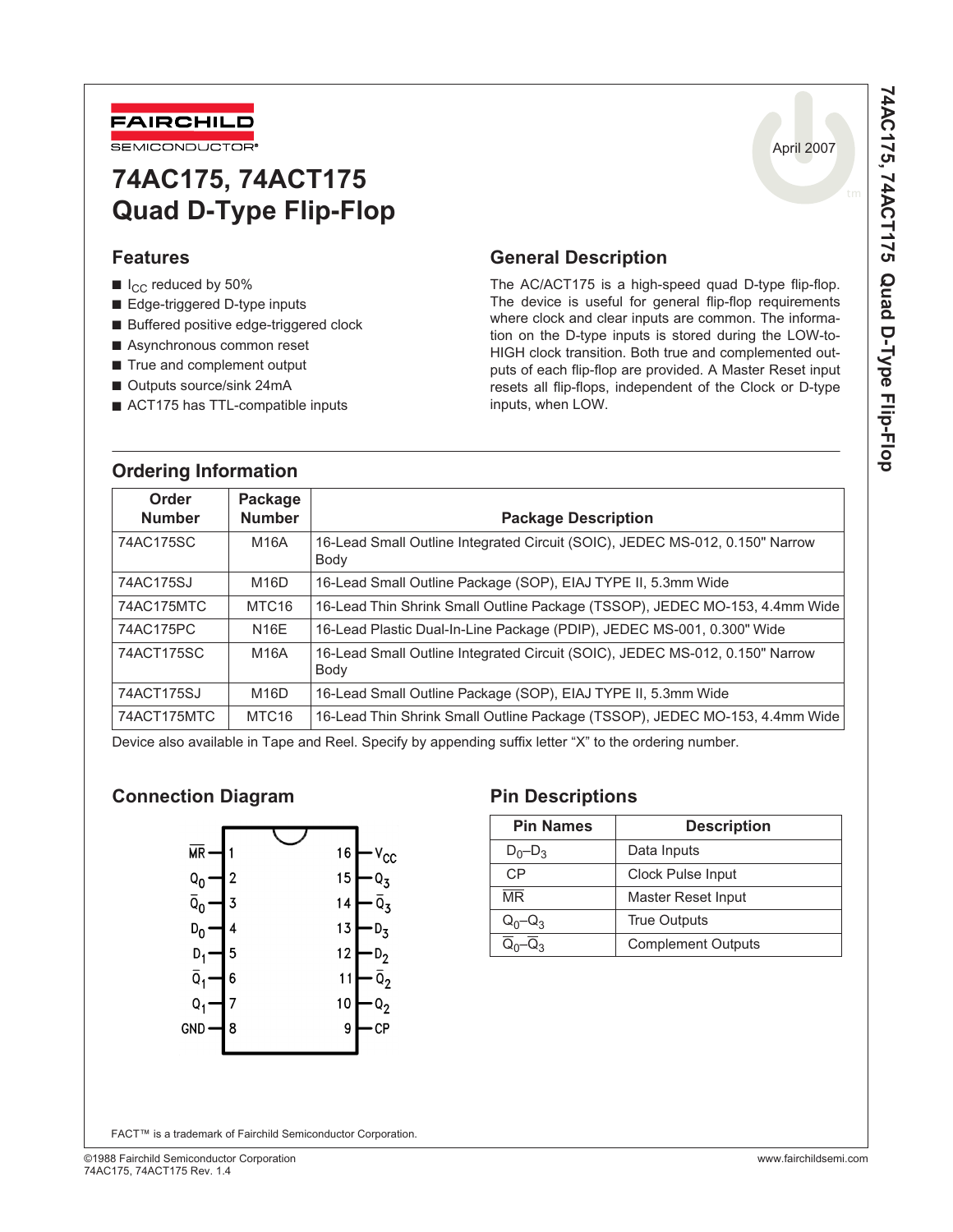

### **Functional Description**

The AC/ACT175 consists of four edge-triggered D-type flip-flops with individual D inputs and Q and  $\overline{Q}$  outputs. The Clock and Master Reset are common. The four flipflops will store the state of their individual D inputs on the LOW-to-HIGH clock (CP) transition, causing individual Q and  $\overline{Q}$  outputs to follow. A LOW input on the Master Reset ( $\overline{\text{MR}}$ ) will force all Q outputs LOW and  $\overline{Q}$  outputs HIGH independent of Clock or Data inputs. The AC/ ACT175 is useful for general logic applications where a common Master Reset and Clock are acceptable.

### **Truth Table**

| Inputs $@$ t <sub>n</sub> , MR = H | Outputs $@t_{n+1}$ |  |  |  |
|------------------------------------|--------------------|--|--|--|
|                                    |                    |  |  |  |
|                                    |                    |  |  |  |
|                                    |                    |  |  |  |

H = HIGH Voltage Level

L = LOW Voltage Level

 $t_n$  = Bit Time before Clock Pulse

 $t_{n+1}$  = Bit Time after Clock Pulse

#### $D_0$  $D<sub>2</sub>$  $D_1$  $D_3$ b D ІCЕ ٢ſ СF СP CD CD CD  $CD$  $\overline{Q}_3$   $Q_3$  $\overline{Q}_2$   $Q_2$  $\overline{Q}_1$   $Q_1$  $\bar{Q}_0$   $Q_0$

Please note that this diagram is provided only for the understanding of logic operations and should not be used to estimate propagation delays.

**Figure 1.**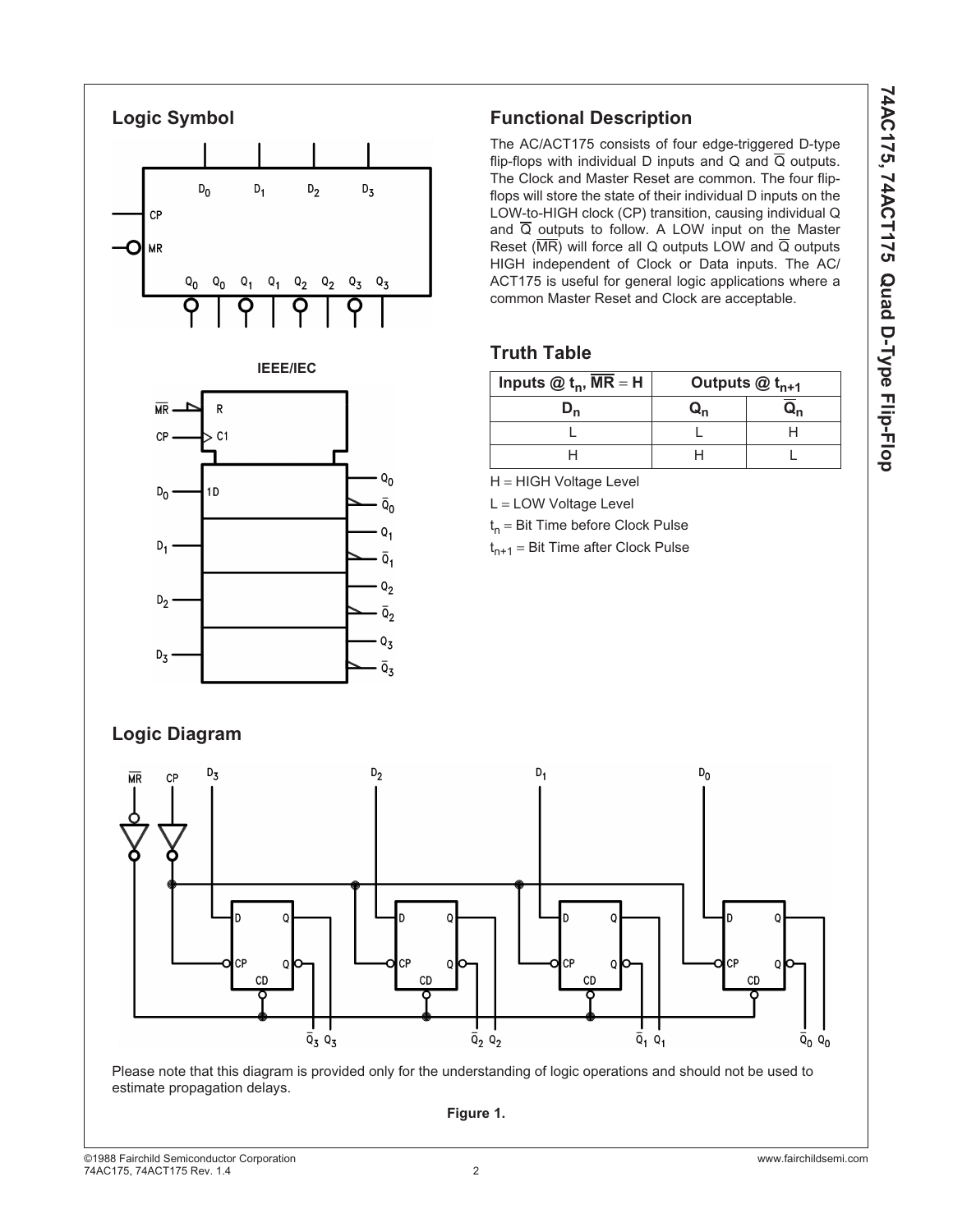### **Absolute Maximum Ratings**

Stresses exceeding the absolute maximum ratings may damage the device. The device may not function or be operable above the recommended operating conditions and stressing the parts to these levels is not recommended. In addition, extended exposure to stresses above the recommended operating conditions may affect device reliability. The absolute maximum ratings are stress ratings only.

| <b>Symbol</b>         | <b>Parameter</b>                                    | Rating                               |
|-----------------------|-----------------------------------------------------|--------------------------------------|
| $V_{CC}$              | <b>Supply Voltage</b>                               | $-0.5V$ to $+7.0V$                   |
| $I_{\mathsf{IK}}$     | DC Input Diode Current                              |                                      |
|                       | $V_1 = -0.5V$                                       | $-20mA$                              |
|                       | $V_1 = V_{CC} + 0.5V$                               | $+20mA$                              |
| $V_{1}$               | DC Input Voltage                                    | $-0.5V$ to $V_{CC}$ + 0.5V           |
| $I_{OK}$              | DC Output Diode Current                             |                                      |
|                       | $V_{\Omega} = -0.5V$                                | $-20mA$                              |
|                       | $V_{\Omega} = V_{\text{CC}} + 0.5V$                 | $+20mA$                              |
| $V_{\rm O}$           | DC Output Voltage                                   | $-0.5V$ to $V_{CC}$ + 0.5V           |
| $I_{\Omega}$          | DC Output Source or Sink Current                    | ±50mA                                |
| $I_{CC}$ or $I_{GND}$ | DC V <sub>CC</sub> or Ground Current per Output Pin | ±50mA                                |
| T <sub>STG</sub>      | Storage Temperature                                 | $-65^{\circ}$ C to +150 $^{\circ}$ C |
| $T_{\text{J}}$        | Junction Temperature                                | $140^{\circ}$ C                      |

### **Recommended Operating Conditions**

The Recommended Operating Conditions table defines the conditions for actual device operation. Recommended operating conditions are specified to ensure optimal performance to the datasheet specifications. Fairchild does not recommend exceeding them or designing to absolute maximum ratings.

| Symbol                | <b>Parameter</b>                                                                        | Rating                             |
|-----------------------|-----------------------------------------------------------------------------------------|------------------------------------|
| $V_{\rm CC}$          | Supply Voltage                                                                          |                                    |
|                       | AC.                                                                                     | 2.0V to 6.0V                       |
|                       | <b>ACT</b>                                                                              | 4.5V to 5.5V                       |
| $V_{1}$               | Input Voltage                                                                           | 0V to $V_{CC}$                     |
| $V_{\rm O}$           | <b>Output Voltage</b>                                                                   | 0V to $V_{CC}$                     |
| $T_A$                 | <b>Operating Temperature</b>                                                            | $-40^{\circ}$ C to $+85^{\circ}$ C |
| $\Delta V / \Delta t$ | Minimum Input Edge Rate, AC Devices:                                                    | 125mV/ns                           |
|                       | V <sub>IN</sub> from 30% to 70% of V <sub>CC</sub> , V <sub>CC</sub> @ 3.3V, 4.5V, 5.5V |                                    |
| $\Delta V / \Delta t$ | Minimum Input Edge Rate, ACT Devices:                                                   | 125mV/ns                           |
|                       | V <sub>IN</sub> from 0.8V to 2.0V, V <sub>CC</sub> @ 4.5V, 5.5V                         |                                    |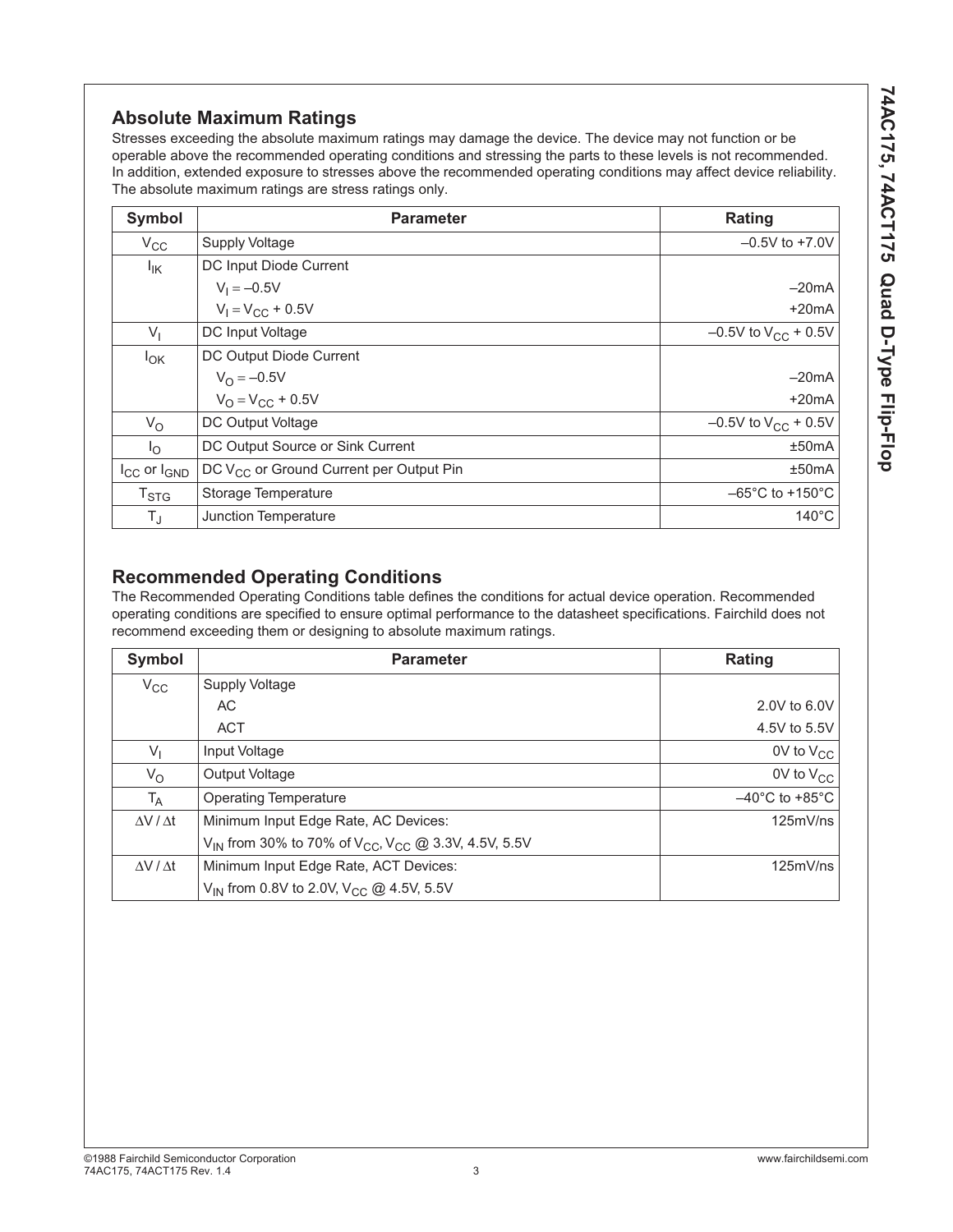| ;<br>י        |
|---------------|
|               |
| į<br>Ì        |
|               |
|               |
|               |
|               |
|               |
| -<br>-<br>-   |
|               |
|               |
| $\frac{1}{c}$ |
| I             |
|               |
| I             |
| s<br>Santa    |
|               |
|               |
|               |
|               |
|               |
|               |
|               |
|               |
|               |
|               |
|               |
| j<br>ľ        |
|               |
|               |
|               |
|               |
|               |
|               |

### **DC Electrical Characteristics for AC**

|                         |                                            | $V_{CC}$ |                                 | $T_A = +25^{\circ}C$ |      | $T_A = -40^{\circ}$ C to +85°C |              |
|-------------------------|--------------------------------------------|----------|---------------------------------|----------------------|------|--------------------------------|--------------|
| Symbol                  | <b>Parameter</b>                           | (V)      | <b>Conditions</b>               | Typ.                 |      | <b>Guaranteed Limits</b>       | <b>Units</b> |
| $V_{\text{IH}}$         | Minimum HIGH Level                         | 3.0      | $V_{\text{OUT}} = 0.1V$         | 1.5                  | 2.1  | 2.1                            | $\vee$       |
|                         | Input Voltage                              | 4.5      | or $V_{CC}$ – 0.1V              | 2.25                 | 3.15 | 3.15                           |              |
|                         |                                            | 5.5      |                                 | 2.75                 | 3.85 | 3.85                           |              |
| $V_{IL}$                | Maximum LOW Level                          | 3.0      | $V_{OUT} = 0.1V$                | 1.5                  | 0.9  | 0.9                            | $\vee$       |
|                         | Input Voltage                              | 4.5      | or $V_{CC}$ – 0.1V              | 2.25                 | 1.35 | 1.35                           |              |
|                         |                                            | 5.5      |                                 | 2.75                 | 1.65 | 1.65                           |              |
| $V_{OH}$                | Minimum HIGH Level                         | 3.0      | $I_{OUT} = -50 \mu A$           | 2.99                 | 2.9  | 2.9                            | $\vee$       |
|                         | Output Voltage                             | 4.5      |                                 | 4.49                 | 4.4  | 4.4                            |              |
|                         |                                            | 5.5      |                                 | 5.49                 | 5.4  | 5.4                            |              |
|                         |                                            |          | $V_{IN} = V_{II}$ or $V_{IH}$ : |                      |      |                                |              |
|                         |                                            | 3.0      | $I_{OH} = -12mA$                |                      | 2.56 | 2.46                           |              |
|                         |                                            | 4.5      | $I_{OH} = -24mA$                |                      | 3.86 | 3.76                           |              |
|                         |                                            | 5.5      | $I_{OH} = -24 \text{mA}^{(1)}$  |                      | 4.86 | 4.76                           |              |
| $V_{OL}$                | Maximum LOW Level                          | 3.0      | $I_{OUIT} = 50 \mu A$           | 0.002                | 0.1  | 0.1                            | V            |
|                         | Output Voltage                             | 4.5      |                                 | 0.001                | 0.1  | 0.1                            |              |
|                         |                                            | 5.5      |                                 | 0.001                | 0.1  | 0.1                            |              |
|                         |                                            |          | $V_{IN} = V_{II}$ or $V_{IH}$ : |                      |      |                                |              |
|                         |                                            | 3.0      | $I_{OL} = 12mA$                 |                      | 0.36 | 0.44                           |              |
|                         |                                            | 4.5      | $I_{OL} = 24mA$                 |                      | 0.36 | 0.44                           |              |
|                         |                                            | 5.5      | $I_{OL} = 24mA^{(1)}$           |                      | 0.36 | 0.44                           |              |
| $I_{IN}$ <sup>(3)</sup> | Maximum Input<br>Leakage Current           | 5.5      | $V_1 = V_{CC}$ , GND            |                      | ±0.1 | ±1.0                           | μA           |
| $I_{OLD}$               | Minimum Dynamic                            | 5.5      | $VOLD = 1.65V$ Max.             |                      |      | 75                             | mA           |
| <b>I</b> OHD            | Output Current <sup>(2)</sup>              | 5.5      | $VOHD = 3.85V$ Min.             |                      |      | $-75$                          | mA           |
| $I_{\text{CC}}^{(3)}$   | Maximum Quiescent<br><b>Supply Current</b> | 5.5      | $V_{IN} = V_{CC}$ or GND        |                      | 4.0  | 40.0                           | μA           |

#### **Notes:**

1. All outputs loaded; thresholds on input associated with output under test.

2. Maximum test duration 2.0ms, one output loaded at a time.

3.  $I_{IN}$  and  $I_{CC}$  @ 3.0V are guaranteed to be less than or equal to the respective limit @ 5.5V V<sub>CC</sub>.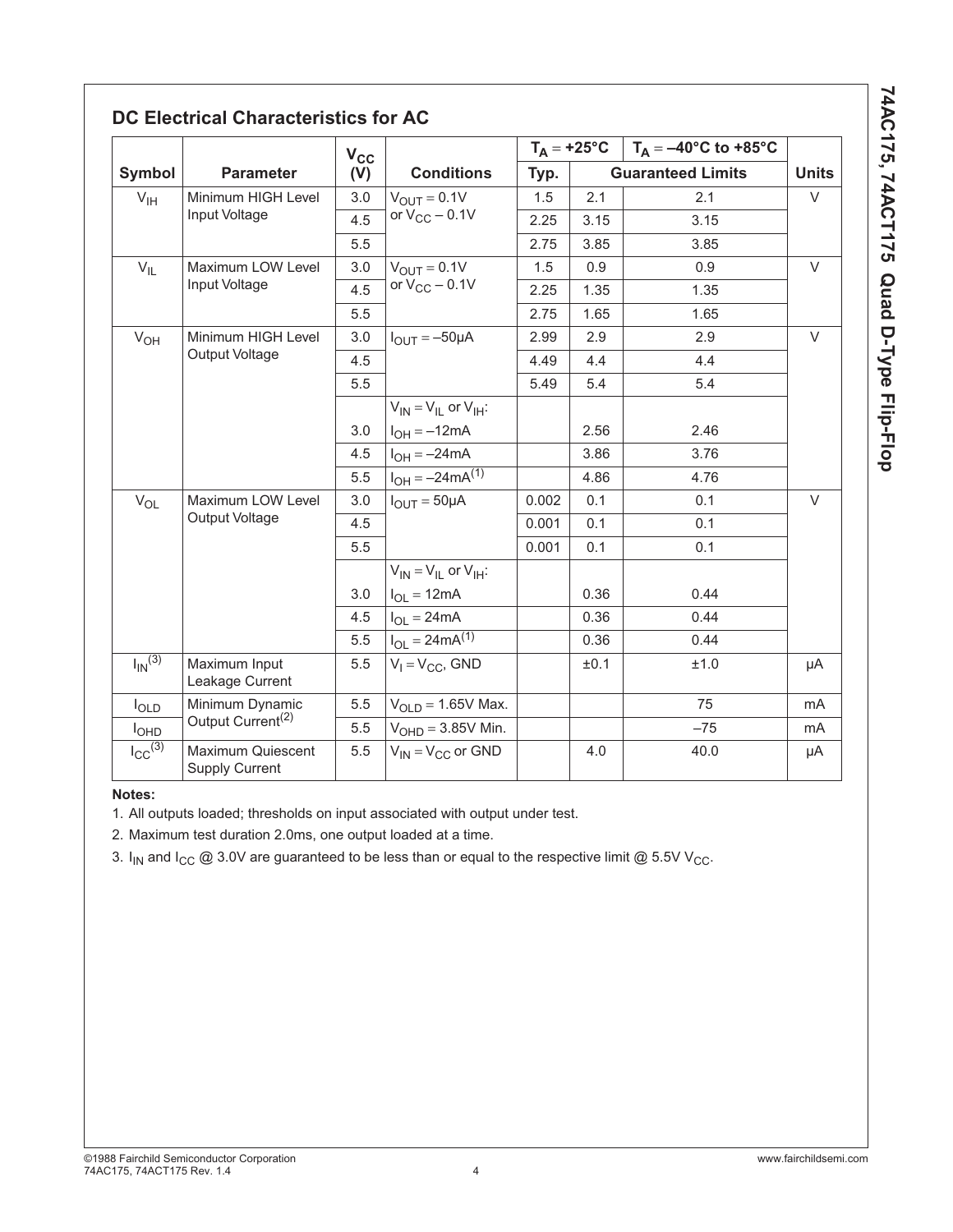| ì                    |
|----------------------|
| i<br>-<br>C          |
|                      |
|                      |
|                      |
|                      |
|                      |
|                      |
| $\ddot{\phantom{a}}$ |
|                      |
|                      |
| l<br>İ               |
| $\frac{1}{2}$        |
|                      |
| נ                    |
| א<br>אמי<br>ı        |
|                      |
|                      |
|                      |
| ı                    |
|                      |
| ı                    |
|                      |
| i                    |
|                      |
|                      |
|                      |
| ı<br>ı               |
| $\vdots$             |
|                      |
|                      |
|                      |
|                      |
|                      |
|                      |

## **DC Electrical Characteristics for ACT**

|                  |                                                   | $V_{CC}$ |                                 |       |      | $T_A = +25^{\circ}C$   $T_A = -40^{\circ}C$ to +85°C |              |
|------------------|---------------------------------------------------|----------|---------------------------------|-------|------|------------------------------------------------------|--------------|
| Symbol           | <b>Parameter</b>                                  | (V)      | <b>Conditions</b>               | Typ.  |      | <b>Guaranteed Limits</b>                             | <b>Units</b> |
| $V_{\text{IH}}$  | Minimum HIGH Level                                | 4.5      | $V_{OUIT} = 0.1V$ or            | 1.5   | 2.0  | 2.0                                                  | $\vee$       |
|                  | Input Voltage                                     | 5.5      | $V_{CC}$ – 0.1V                 | 1.5   | 2.0  | 2.0                                                  |              |
| $V_{IL}$         | Maximum LOW Level                                 | 4.5      | $V_{OUT} = 0.1V$ or             | 1.5   | 0.8  | 0.8                                                  | $\vee$       |
|                  | Input Voltage                                     | 5.5      | $V_{CC}$ - 0.1V                 | 1.5   | 0.8  | 0.8                                                  |              |
| $V_{OH}$         | Minimum HIGH Level                                | 4.5      | $I_{\text{OUT}} = -50\mu A$     | 4.49  | 4.4  | 4.4                                                  | $\vee$       |
|                  | Output Voltage                                    | 5.5      |                                 | 5.49  | 5.4  | 5.4                                                  |              |
|                  |                                                   |          | $V_{IN} = V_{II}$ or $V_{IH}$ : |       |      |                                                      |              |
|                  |                                                   | 4.5      | $I_{OH} = -24mA$                |       | 3.86 | 3.76                                                 |              |
|                  |                                                   | 5.5      | $I_{OH} = -24mA^{(4)}$          |       | 4.86 | 4.76                                                 |              |
| $V_{OL}$         | Maximum LOW Level                                 | 4.5      | $I_{\text{OUT}} = 50 \mu A$     | 0.001 | 0.1  | 0.1                                                  | $\vee$       |
|                  | Output Voltage                                    | 5.5      |                                 | 0.001 | 0.1  | 0.1                                                  |              |
|                  |                                                   |          | $V_{IN} = V_{IL}$ or $V_{IH}$ : |       |      |                                                      |              |
|                  |                                                   | 4.5      | $I_{OL} = 24mA$                 |       | 0.36 | 0.44                                                 |              |
|                  |                                                   | 5.5      | $I_{OL} = 24mA^{(4)}$           |       | 0.36 | 0.44                                                 |              |
| $I_{IN}$         | Maximum Input<br>Leakage Current                  | 5.5      | $V_1 = V_{CC}$ , GND            |       | ±0.1 | ±1.0                                                 | μA           |
| ICCT             | Maximum I <sub>CC</sub> /Input                    | 5.5      | $V_1 = V_{CC} - 2.1V$           | 0.6   |      | 1.5                                                  | mA           |
| $I_{OLD}$        | Minimum Dynamic                                   | 5.5      | $VOLD = 1.65V$ Max.             |       |      | 75                                                   | mA           |
| I <sub>OHD</sub> | Output Current <sup>(5)</sup>                     | 5.5      | $VOHD = 3.85V$ Min.             |       |      | $-75$                                                | mA           |
| $I_{\rm CC}$     | <b>Maximum Quiescent</b><br><b>Supply Current</b> | 5.5      | $V_{IN} = V_{CC}$ or GND        |       | 4.0  | 40.0                                                 | μA           |

#### **Notes:**

4. All outputs loaded; thresholds on input associated with output under test.

5. Maximum test duration 2.0ms, one output loaded at a time.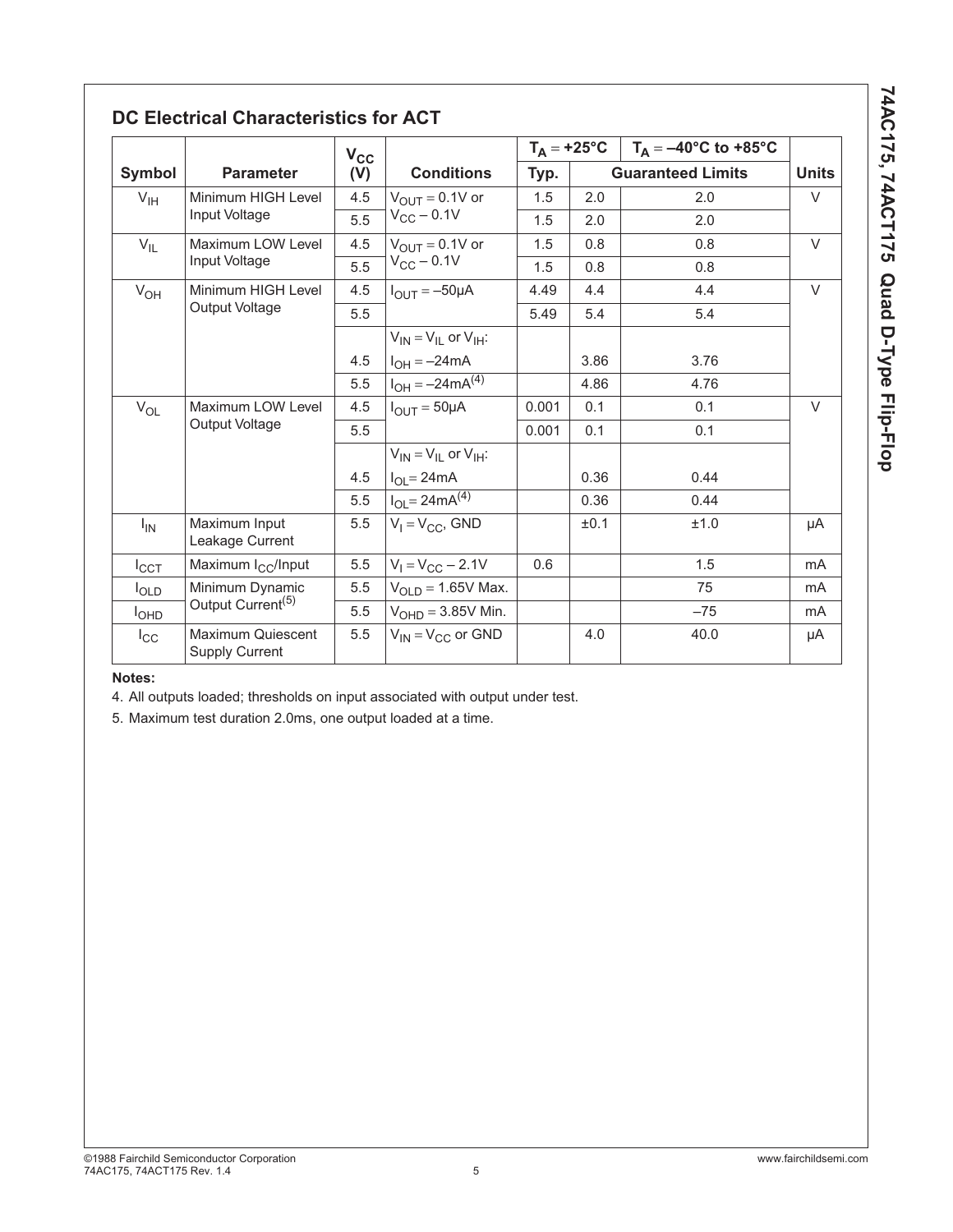74AC175, 74ACT175 Quad D-Type Flip-Flop **74AC175, 74ACT175 Quad D-Type Flip-Flop**

### **AC Electrical Characteristics for AC**

|                                            |                                 |                    | $T_A = +25^{\circ}C,$<br>C <sub>1</sub> = 50pF |      | $T_A = -40^{\circ}C$ to +85°C,<br>C <sub>1</sub> = 50pF |      |      |              |
|--------------------------------------------|---------------------------------|--------------------|------------------------------------------------|------|---------------------------------------------------------|------|------|--------------|
| Symbol                                     | <b>Parameter</b>                | $V_{CC} (V)^{(6)}$ | Min.                                           | Typ. | Max.                                                    | Min. | Max. | <b>Units</b> |
| $f_{MAX}$                                  | Maximum Clock Frequency         | 3.3                | 149                                            | 214  |                                                         | 139  |      | <b>MHz</b>   |
|                                            |                                 | 5.0                | 187                                            | 244  |                                                         | 187  |      |              |
| $t_{PLH}$                                  | Propagation Delay,              | 3.3                | 2.0                                            | 9.5  | 12.0                                                    | 2.0  | 13.5 | ns           |
|                                            | CP to $Q_n$ or $\overline{Q}_n$ | 5.0                | 1.5                                            | 7.0  | 9.0                                                     | 1.0  | 9.5  |              |
| t <sub>PHL</sub>                           | Propagation Delay,              | 3.3                | 2.5                                            | 8.5  | 13.0                                                    | 2.0  | 14.5 | ns           |
|                                            | CP to $Q_n$ or $\overline{Q}_n$ | 5.0                | 1.5                                            | 6.0  | 9.5                                                     | 1.5  | 10.5 |              |
| $t_{PLH}$                                  | Propagation Delay,              | 3.3                | 3.0                                            | 7.5  | 12.5                                                    | 2.5  | 13.5 | ns           |
| $\overline{\text{MR}}$ to $\overline{Q}_n$ | 5.0                             | 2.0                | 5.5                                            | 9.0  | 1.5                                                     | 10.0 |      |              |
| t <sub>PHL</sub>                           | Propagation Delay,              | 3.3                | 3.0                                            | 8.5  | 11.0                                                    | 2.5  | 12.5 | ns           |
|                                            | $\overline{\text{MR}}$ to $Q_n$ | 5.0                | 2.0                                            | 6.0  | 8.5                                                     | 1.5  | 9.0  |              |

#### **Note:**

6. Voltage range  $3.3$  is  $3.3V \pm 0.3V$ . Voltage range  $5.0$  is  $5.0V \pm 0.5V$ .

### **AC Operating Requirements for AC**

|                  |                          |                                 | $T_A = +25^{\circ}C,$<br>$C_L = 50pF$ |          | $T_A = -40^{\circ}C$ to +85°C,<br>$C_1 = 50pF$ |    |
|------------------|--------------------------|---------------------------------|---------------------------------------|----------|------------------------------------------------|----|
| <b>Symbol</b>    | <b>Parameter</b>         | $V_{\rm CC}$ (V) <sup>(7)</sup> | Typ.                                  |          | <b>Guaranteed Minimum</b>                      |    |
| $t_{\rm S}$      | Setup Time, HIGH or LOW, | 3.3                             | 2.0                                   | 4.5      | 4.5                                            | ns |
|                  | $D_n$ to CP              | 5.0                             | 1.0                                   | 3.0      | 3.0                                            |    |
| $t_H$            | Hold Time, HIGH or LOW,  | 3.3                             | 1.0                                   | 1.0      | 1.0                                            | ns |
|                  | $D_n$ to CP              | 5.0                             | 1.0                                   | 1.0      | 1.0                                            |    |
| $t_{\text{W}}$   | CP Pulse Width,          | 3.3                             | 2.5                                   | 4.5      | 4.5                                            | ns |
|                  | <b>HIGH or LOW</b>       | 5.0                             | 2.0                                   | 3.5      | 3.5                                            |    |
| $t_{\text{W}}$   | MR Pulse Width, LOW      | 3.3                             | 2.5                                   | 4.5      | 5.0                                            | ns |
|                  |                          | 5.0                             | 2.0                                   | 3.5      | 3.5                                            |    |
| <sup>t</sup> REC | Recovery Time, MR to CP  | 3.3                             | $-2.0$                                | $\Omega$ | $\Omega$                                       | ns |
|                  |                          | 5.0                             | $-1.0$                                | $\Omega$ | $\mathbf{0}$                                   |    |

#### **Note:**

7. Voltage range  $3.3$  is  $3.3V \pm 0.3V$ . Voltage range  $5.0$  is  $5.0V \pm 0.5V$ .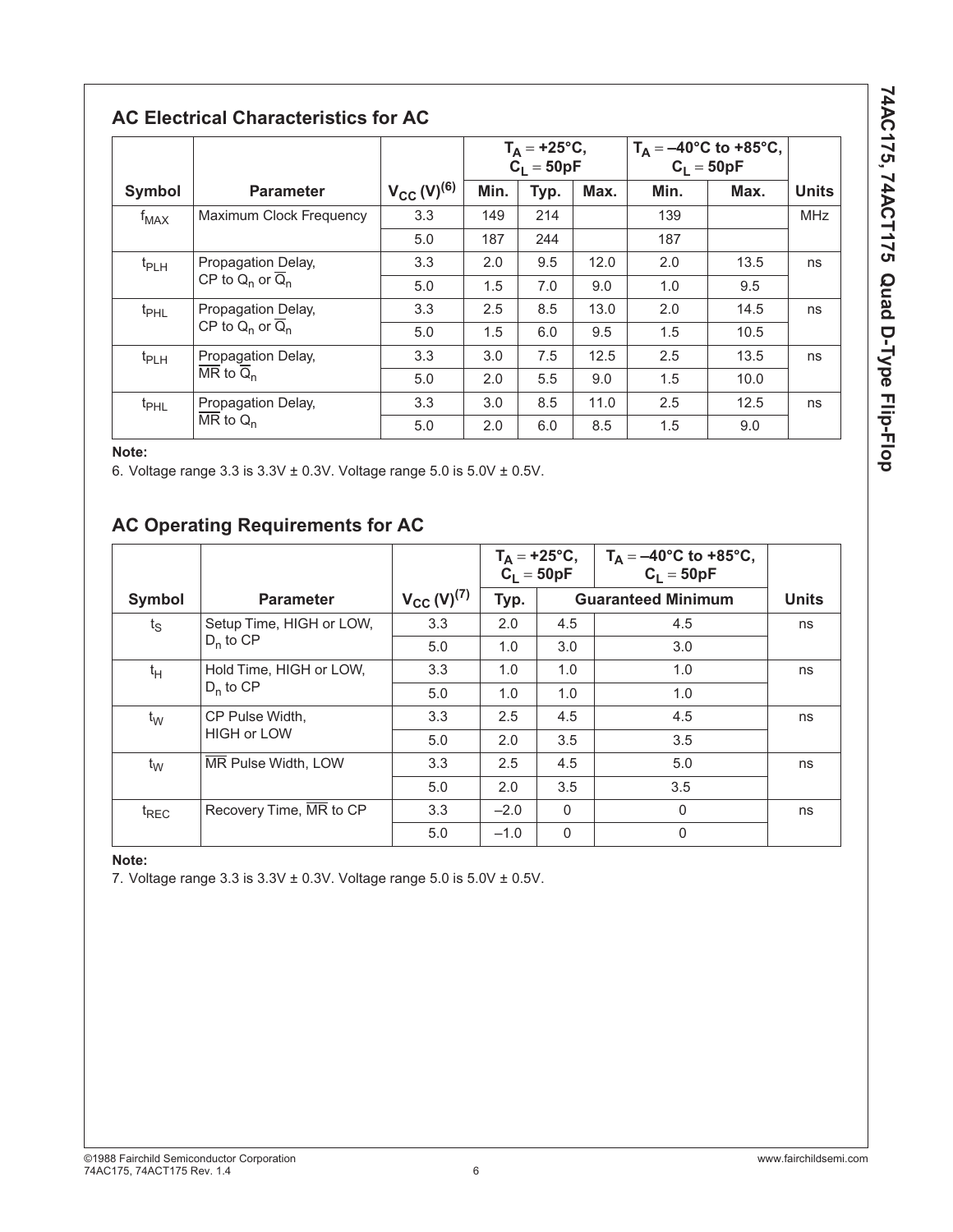74AC175, 74ACT175 Quad D-Type Flip-Flop **74AC175, 74ACT175 Quad D-Type Flip-Flop**

## **AC Electrical Characteristics for ACT**

|                  |                                                                             |                    | $T_A = +25$ °C,<br>$C_1 = 50pF$ |      | $T_A = -40^{\circ}C$ to +85°C,<br>C <sub>L</sub> = 50pF |      |      |              |
|------------------|-----------------------------------------------------------------------------|--------------------|---------------------------------|------|---------------------------------------------------------|------|------|--------------|
| <b>Symbol</b>    | <b>Parameter</b>                                                            | $V_{CC} (V)^{(8)}$ | Min.                            | Typ. | Max.                                                    | Min. | Max. | <b>Units</b> |
| $f_{MAX}$        | Maximum Clock<br>Frequency                                                  | 5.0                | 175                             | 236  |                                                         | 145  |      | <b>MHz</b>   |
| $t_{PLH}$        | Propagation Delay,<br>CP to $Q_n$ or $\overline{Q}_n$                       | 5.0                | 2.0                             | 6.0  | 10.0                                                    | 1.5  | 11.0 | ns           |
| t <sub>PHL</sub> | Propagation Delay,<br>CP to $Q_n$ or $\overline{Q}_n$                       | 5.0                | 2.0                             | 7.0  | 11.0                                                    | 1.5  | 12.0 | ns           |
| $t_{PLH}$        | Propagation Delay,<br>$\overline{\mathsf{MR}}$ to $\overline{\mathsf{Q}}_n$ | 5.0                | 2.0                             | 6.0  | 9.5                                                     | 1.5  | 10.5 | ns           |
| t <sub>PHL</sub> | Propagation Delay,<br>$\overline{\text{MR}}$ to $Q_n$                       | 5.0                | 2.0                             | 5.5  | 9.5                                                     | 1.5  | 10.5 | ns           |

### **Note:**

8. Voltage Range 5.0 is 5.0V ± 0.5V.

### **AC Operating Requirements for ACT**

|                               |                                        |                    | $T_A = +25$ °C, |              | $T_A = -40^{\circ}C$ to +85°C, |              |
|-------------------------------|----------------------------------------|--------------------|-----------------|--------------|--------------------------------|--------------|
|                               |                                        |                    |                 | $C_1 = 50pF$ | $C_1 = 50pF$                   |              |
| Symbol                        | <b>Parameter</b>                       | $V_{CC} (V)^{(9)}$ | Typ.            |              | <b>Guaranteed Minimum</b>      | <b>Units</b> |
| $t_S(H)$                      | Setup Time, $D_n$ to CP                | 5.0                | 3.0             | 2.0          | 2.0                            | ns           |
| $t_S(L)$                      |                                        |                    | 3.0             | 2.5          | 2.5                            |              |
| t <sub>Η</sub>                | Hold Time, HIGH or LOW,<br>$D_n$ to CP | 5.0                | $\Omega$        | 1.0          | 1.0                            | ns           |
| $t_{\rm W}$                   | CP Pulse Width, HIGH or LOW            | 5.0                | 4.0             | 3.0          | 3.5                            | ns           |
| $t_{\rm W}$                   | MR Pulse Width, LOW                    | 5.0                | 4.0             | 3.0          | 4.0                            | ns           |
| $\mathfrak{r}_{\mathsf{rec}}$ | Recovery Time, MR to CP                | 5.0                | $\Omega$        | $\mathbf{0}$ | $\Omega$                       | ns           |

#### **Note:**

9. Voltage Range 5.0 is 5.0V ± 0.5V.

### **Capacitance**

| <b>Symbol</b> | <b>Parameter</b>                     | <b>Conditions</b>   | Typ. | <b>Units</b> |
|---------------|--------------------------------------|---------------------|------|--------------|
| $C_{IN}$      | Input Capacitance                    | $V_{CC} =$ OPEN     | 4.5  | рF           |
| $C_{PD}$      | <b>Power Dissipation Capacitance</b> | $V_{\rm CC}$ = 5.0V | 45.0 | рF           |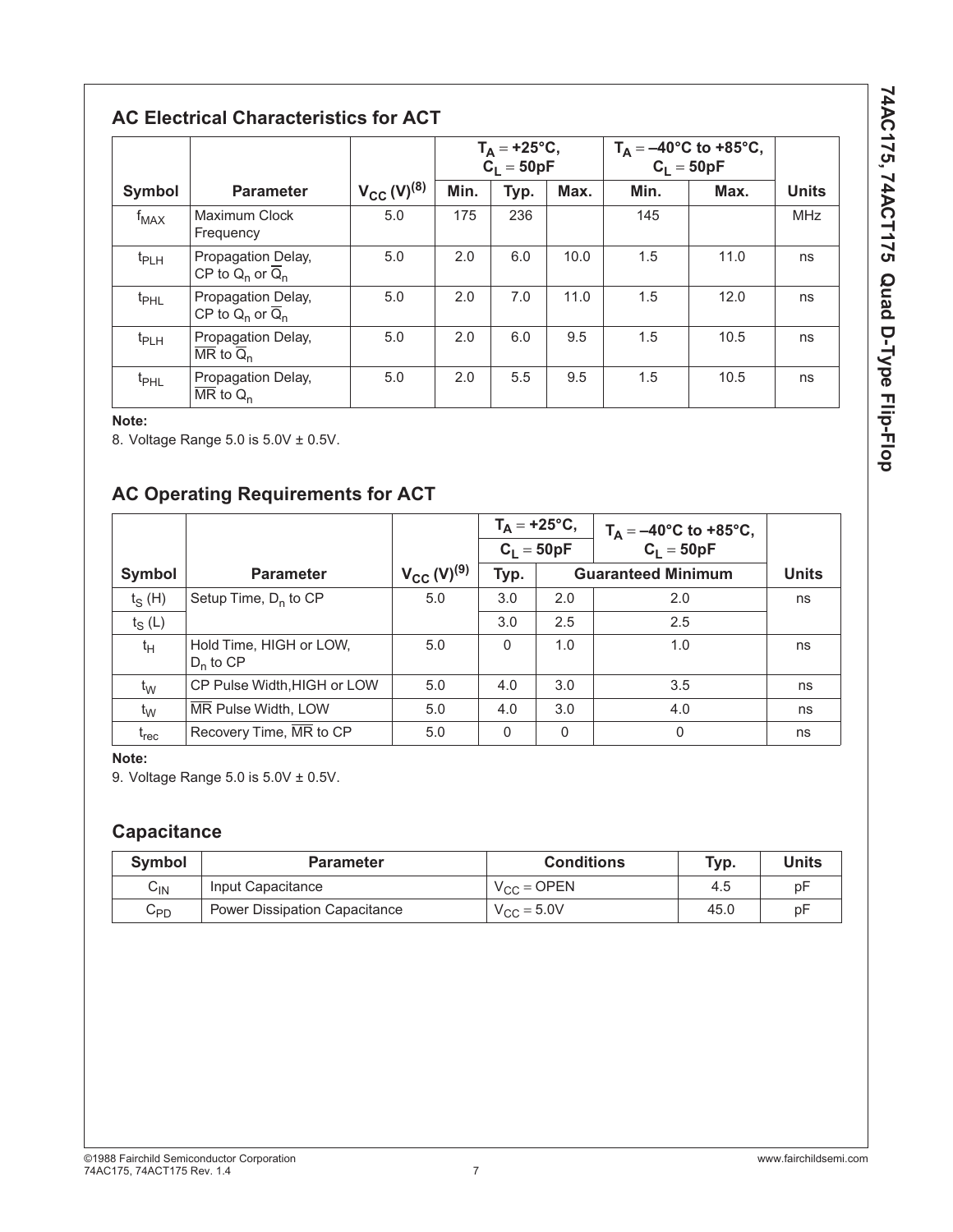### **Physical Dimensions**

Dimensions are in millimeters unless otherwise noted.

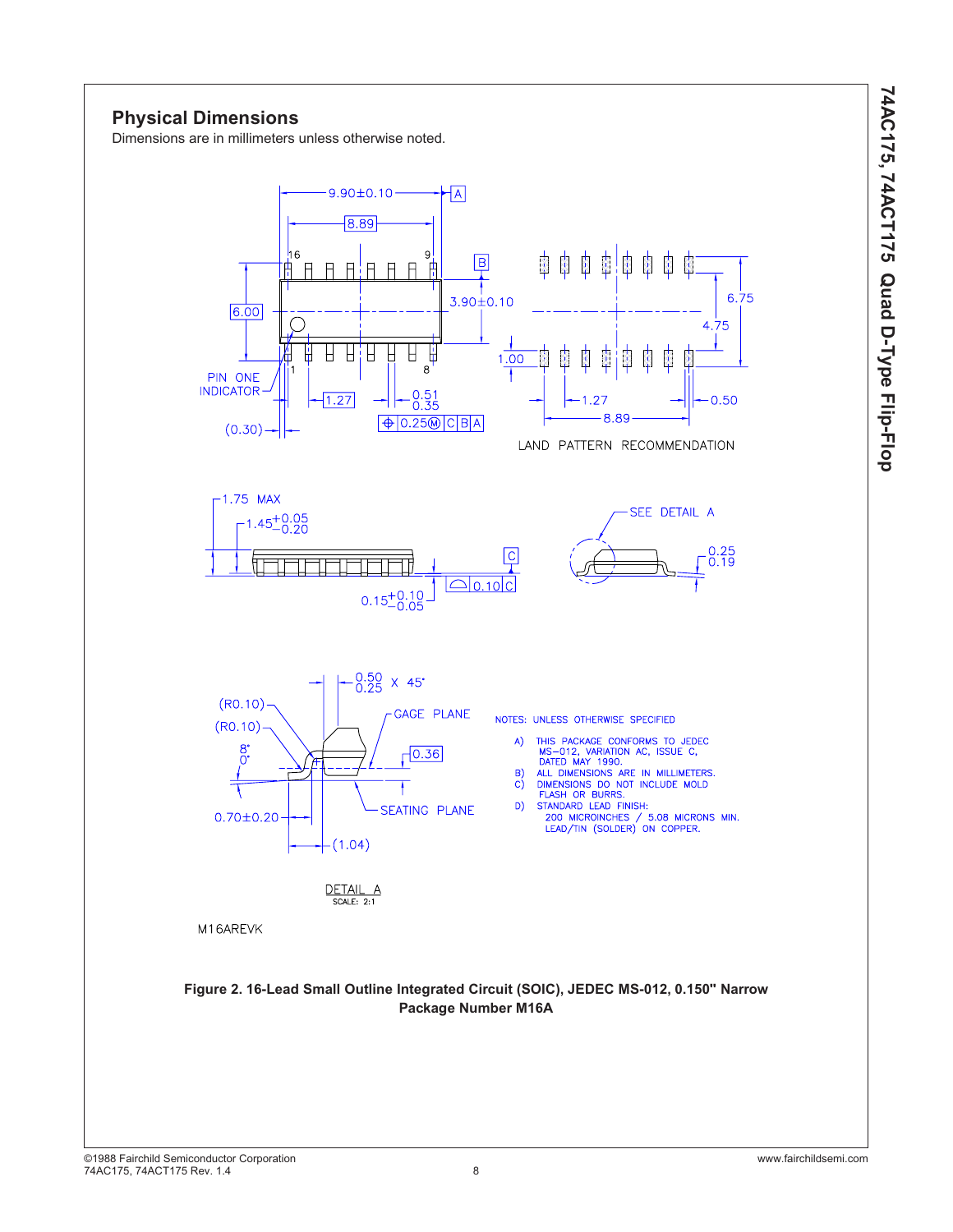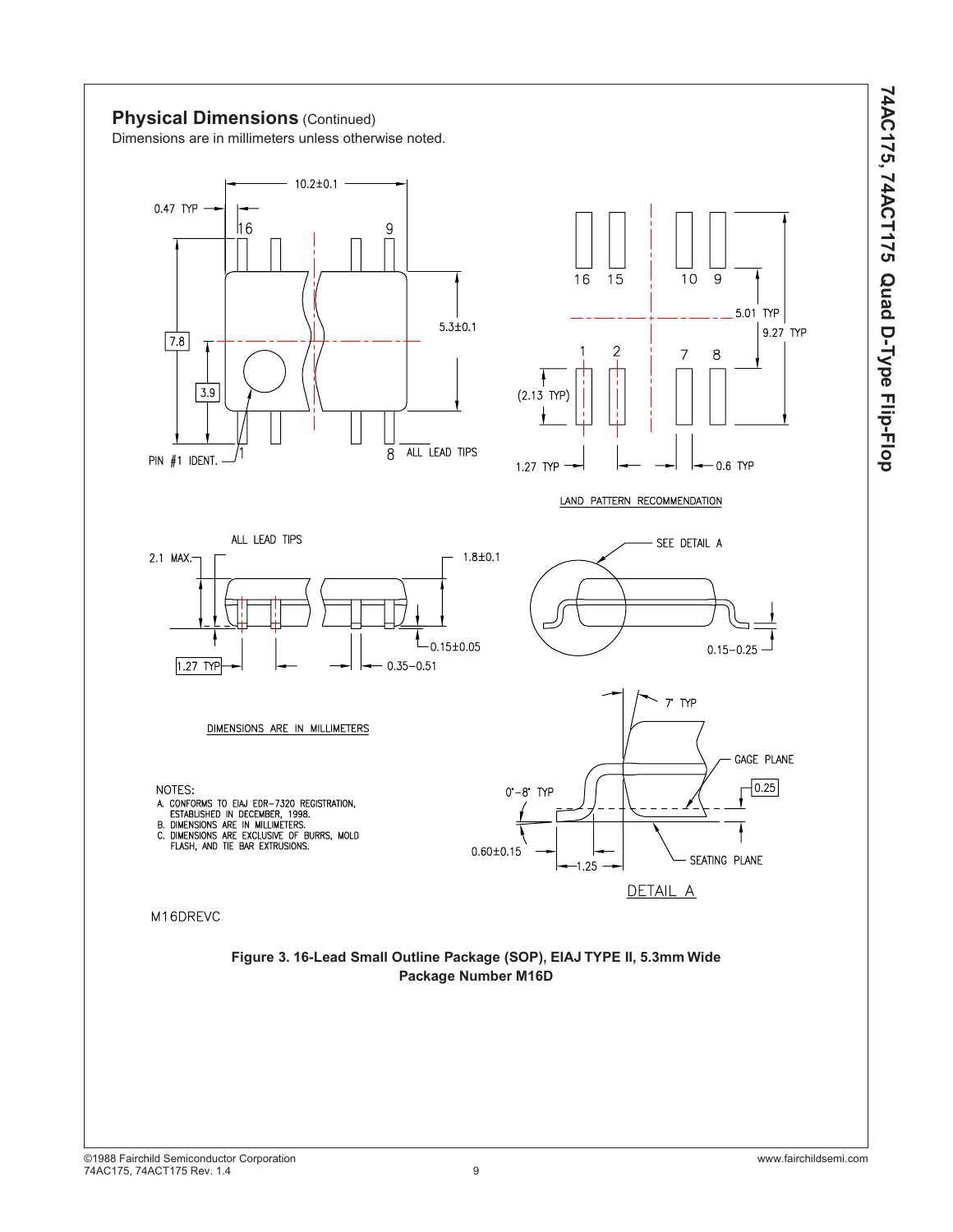

MTC16rev4

TSOP65P640X110-16N

0.11

0.65

AND TIE BAR EXTRUSIONS

 $3.2$ 

 $\overline{64}$ 

PIN #1 IDENT.

**1.1 MAX** 

 $-c$ -

**NOTES:**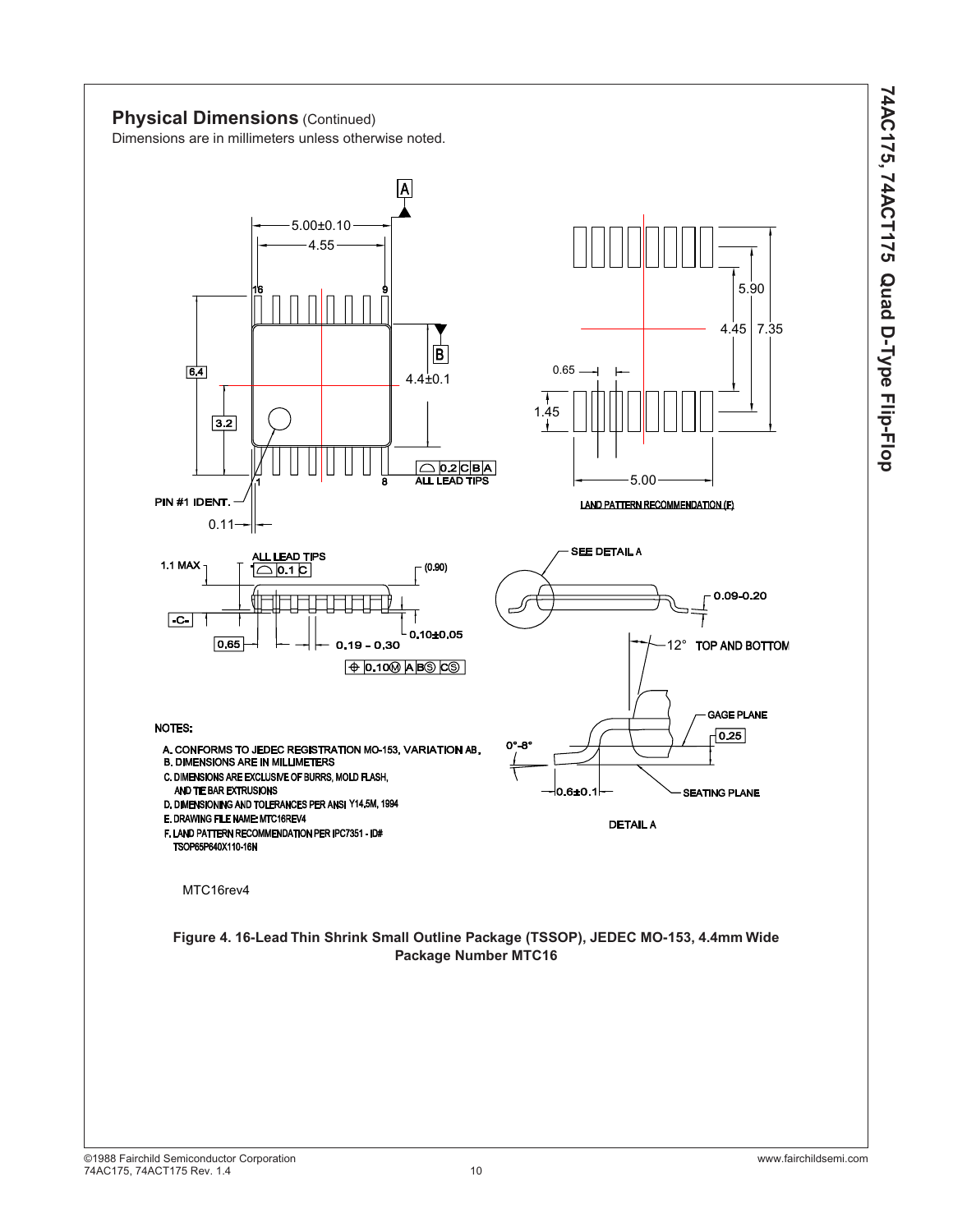

**PIN NO. 1** 

 $0.145 - 0.200$ 

 $(3.683 - 5.080)$ 

A

 $0.020$ 

 $(0.508)$ 

**MIN** 

**IDENT** 

 $0.130 \pm 0.005$ 

 $(3.302 \pm 0.127)$ 

 $0.125 - 0.150$ 

 $(3.175 - 3.810)$ 

 $0.014 - 0.023$ 

 $(0.356 - 0.584)$ 

**TYP** 

N